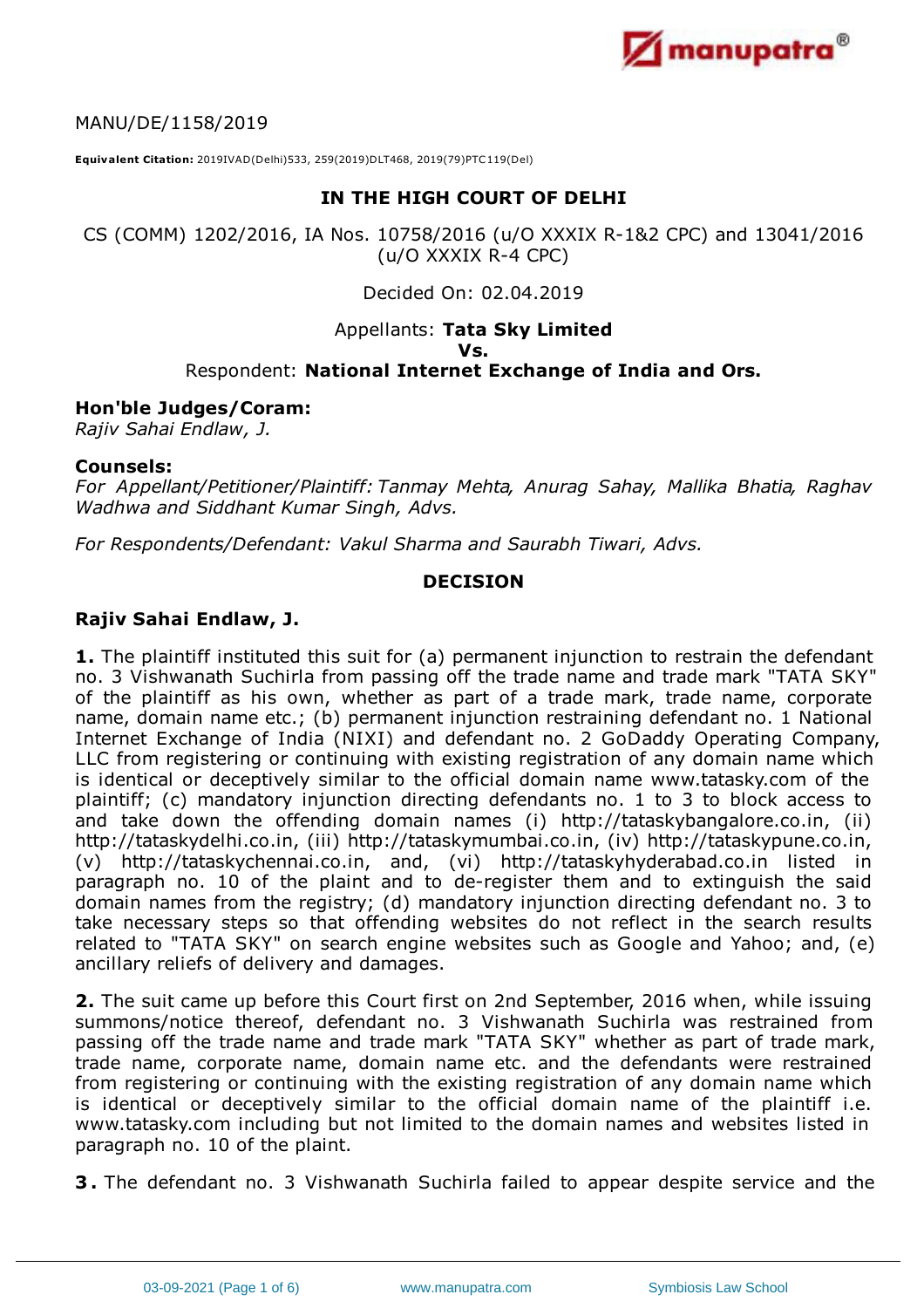

counsel for the plaintiff states that the defendant no. 3 has already been proceeded against ex parte.

**4.** The counsel for the defendant no. 1 and the counsel for defendant no. 2 appear and pleadings qua them have been completed.

**5.** The counsel for the defendant no. 1 and the counsel for the defendant no. 2 have no objection to the reliefs claimed by the plaintiff against the defendant no. 3 being granted. In fact, the counsel for the plaintiff states that the offending domain names have already been blocked by the defendants, by putting a server lock thereon.

**6.** The plaintiff even otherwise, on pleadings and documents has made out a case for grant of reliefs insofar as against defendant no. 3 and the need to relegate the plaintiff to ex-parte evidence against defendant no. 3 is not felt.

**7.** A decree is accordingly passed, in favour of the plaintiff and against the defendant no. 3 Vishwanath Suchirla, of permanent injunction in terms of prayer paragraphs (a) and (b) of the plaint dated 4th/5th August, 2016.

**8.** The counsel for the plaintiff does not press the other reliefs against the defendant no. 3 Vishwanath Suchirla since the defendant no. 3 has not contested the suit.

**9.** Decree sheet against defendant no. 3 be prepared.

**1 0 .** The counsel for defendant no. 1 and counsel for defendant no. 2 say that defendants no. 1 and 2 have no objection, upon this court being satisfied in this regard, to issuance of a direction against them in terms of prayer paragraphs (b) and (c) of the plaint dated 4th/5th August, 2016 and as summarized above, but only qua the domain names mentioned in paragraph no. 10 of the plaint. On enquiry, the counsel for the plaintiff states that the plaintiff opts for extinguishment of the domain names listed in paragraph no. 10 of the plaint.

11. A decree is accordingly passed, in favour of the plaintiff and against the defendants no. 1 and 2, to forthwith extinguish the domain names listed in para no. 10 of the plaint.

**12.** Decree sheet against defendants no. 1&2 also be drawn up.

13. The dispute however survives qua the claim of the plaintiff against defendants no. 1 and 2, of permanent and mandatory injunction restraining the said defendants from, in future also, from time to time, registering or allowing registration of any other domain name which is identical or deceptively similar to the domain name www.tatasky.com of the plaintiff and directing the defendants to forthwith take down any such domain names even if registered inadvertently.

**14.** Per contra, the counsels for the defendants no. 1&2 contend that no general order can be issued directing the defendants no. 1&2 to auto block registration of any domain name which may be infringing the mark/domain name of the plaintiff or which may be similar or identical to the domain name of the plaintiff or amounting to "passing off" as the plaintiff. It is further the contention of the defendants no. 1&2 that the defendant no. 1, as per the policy of the Government of India, is not to itself take a decision on the grievances as of the plaintiff and is required to refer the same to the arbitration in accordance with the Disputes Resolution Mechanism devised under the said policy. The counsels for defendants no. 1 and 2 further contend that the process of registration of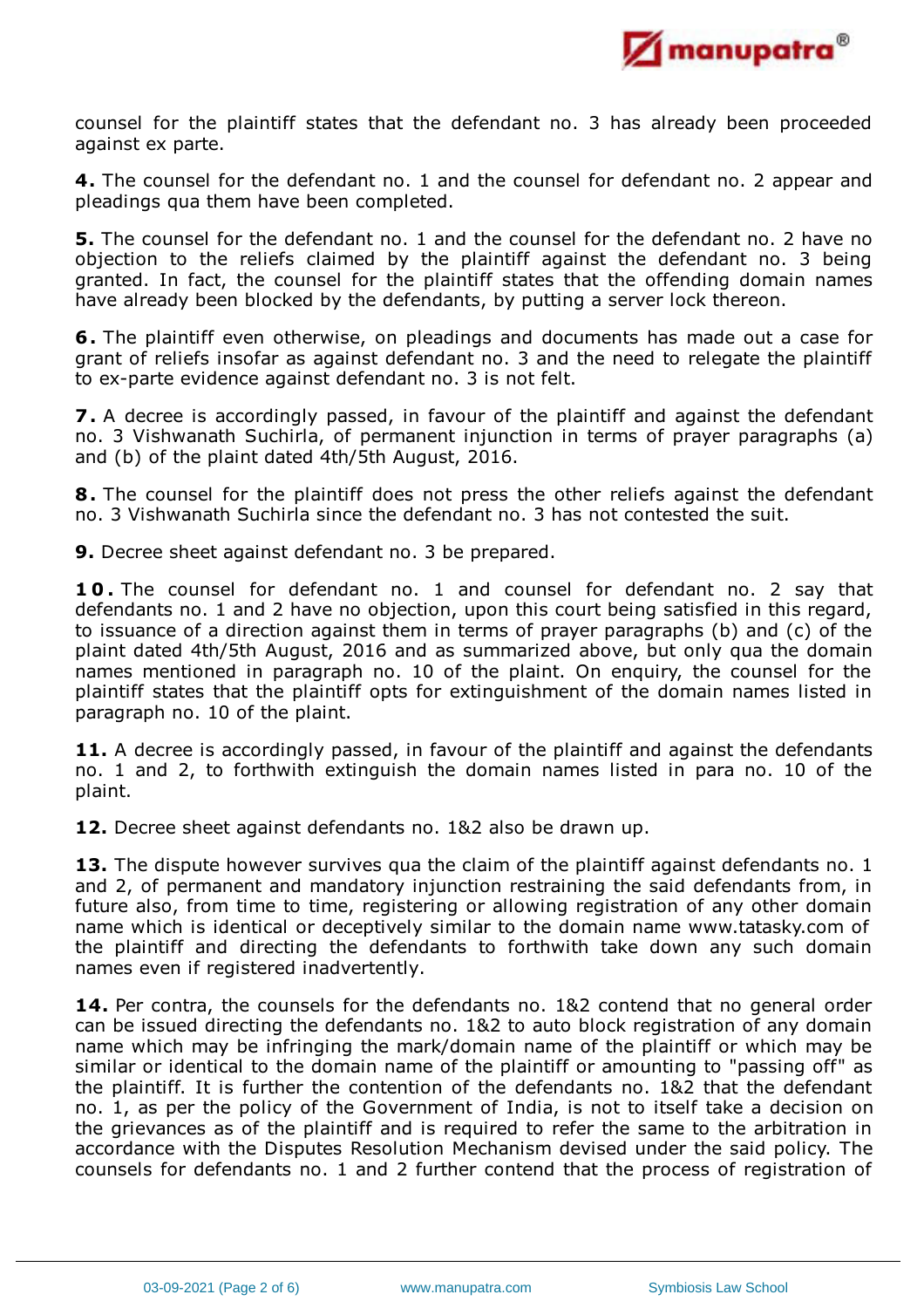

domain names is automated and there is no mechanism for the defendants to auto block the registration of any domain name. The counsels for defendants no. 1 and 2 state that defendants do not have any adjudicatory powers to determine whether a domain name of which registration is sought is similar or deceptively similar to the trade mark and domain name of the plaintiff; it is further stated that the defendants however have devised a dispute resolution mechanism, whereunder on a grievance being received with respect to registration of any particular domain name, the same is referred to arbitration in accordance with the policy of the defendants no. 1 and 2. It is further stated that the plaintiff, against any such/similar grievance in future against any other domain name registered with defendant no. 1, has option either to institute a civil suit or avail of the dispute resolution mechanism of defendant no. 1.

**15.** The counsel for the plaintiff has contended that a general direction be issued to the defendants no. 1&2. He argues, that the plaintiff ought not to be compelled to repeatedly institute suits or resort to arbitration devised by the defendant No. 1 NIXI, all at a cost, whenever someone infringes the mark/domain name of the plaintiff. It is stated that the plaintiff has already had to file several suits with similar grievance and invariably the infringer fails to contest and merely registers a variation, also infringing the mark/domain name of plaintiff, defeating the order obtained by plaintiff and compelling plaintiff to file another suit. It is contended that the plaintiff has no privity with any of the defendants and cannot be compelled to arbitrate. It is also the contention that the first come first serve policy adopted by the defendant no. 1 and referred to in paragraph 19 of Satyam Infoway Ltd. Vs. Sifynet Solutions (P) Ltd. MANU/SC/0462/2004 : (2004) 6 SCC 145 cited by counsel for defendant no. 1, is contrary to Information Technology (Intermediaries Guidelines) Rules, 2011, which requires due diligence by intermediaries. Reliance is placed on Kent RO Systems Ltd. Vs. Amit Kotak MANU/DE/0551/2017 : 240 (2017) DLT 3, Christian Louboutin Sas Vs. Nakul Bajaj MANU/DE/4019/2018 : 253 (2018) DLT 728 and Tata Sky Ltd. Vs. YouTube LLCMANU/DE/2035/2016.

**16.** My reading shows that, each device connected to a computer network that uses the Internet Protocol for communication, has a numerical label assigned to it, which serves the function inter alia of network interface identification and location addressing. This numerical label is called the Internet Protocol (IP) address. The numerical label constituting IP address is difficult to remember. Domain registration is the process of registering a domain name, which identifies one or more IP addresses with a name that is easier to remember. I find that the defendant No. 1 NIXI was established as a Government non-profit company to provide neutral Internet Exchange Point Services in India and to facilitate the handing over of domestic internet traffic between Internet Service Providers in India rather than using servers in United States or elsewhere and thereby saving foreign exchange. Utilising servers routed through and administered by India also reduces chances of Indian Data being intercepted by others. The defendant No. 1, on its website claims to be authorised by Government of India as IN Registry.

**17.** During the hearing also, it has been informed (i) that domain names on the internet can be registered inter alia as (a) COM, or as (b) IN (for India, being the Country Code Top-Level Domain); (ii) the registration of domain names as COM is governed by the Uniform Domain Name Disputes Resolution Policy created by World Intellectual Property Organisation (WIPO); (iii) that the defendant no. 1 NIXI has been incorporated under Section 25 of the Companies Act 1956, by the Government of India, for the purpose of registration of IN domain names; (iv) that the Memorandum and Articles of Association of defendant no. 1 inter alia provide for the defendant no. 1 to refer to disputes arising in the course of its business between itself and others, to Arbitration; (v) the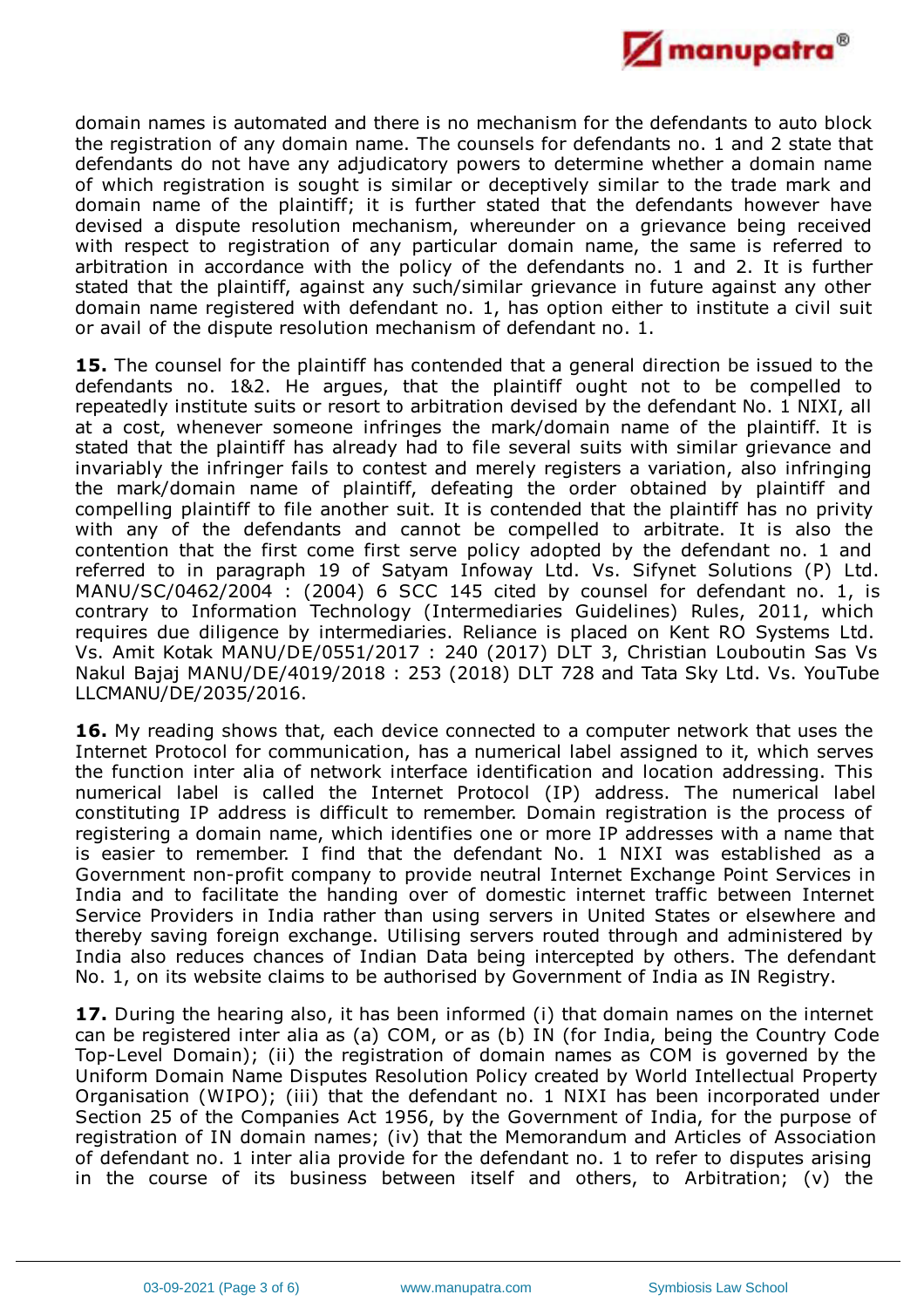

Memorandum and Articles of Association of the defendant no. 1 also provide for the defendant no. 1 to carry on registration of domain names through appointed Registrars; (vi) that the defendant no. 1 has appointed Registrars for carrying out the registration of domain names with the defendant no. 2 being one of such Registrars; (vii) the impugned domain names, at the time of institution of the suit stood registered with the defendant no. 1 through defendant no. 2 in the name of the defendant no. 3; (viii) that as per the prevalent policy of the defendant no. 1, the defendant no. 1 has created a panel of Arbitrators and the grievances as made by the plaintiff with the defendant no. 1 are referred by the defendant no. 1 to an Arbitrator from a panel of Arbitrators of the defendant no. 1; (ix) the prevalent cost of such arbitration is Rs. 30,000/- besides GST, with Rs. 10,000/- being appropriated by the defendant No. 1 as administration fee and Rs. 20,000/- being paid to the Arbitrator appointed by the defendant no. 1; and,  $(x)$ that the panel of Arbitrators is prepared by inviting applications from interested persons and by screening of the said applications by the defendant no. 1.

**1 8 .** The injunction, of the nature/kind sought by the plaintiff and contested by defendants no. 1&2, in legal parlance has come to be known as 'Dynamic Injunction'.

**19.** I have considered the entitlement of the plaintiff, in the facts and circumstances aforesaid, to a dynamic injunction restraining the defendants from, for all time registering a domain name similar/deceptively similar to that of the plaintiff and to remove any such mark registered inadvertently or found in future.

**20.** The power to adjudge similarity/deceptive similarity, under our laws, vests either in the Courts or in authorities/tribunals constituted by law to determine the same. Such power indeed entails adjudication of rival claims and even if not contested, does not entitle the grievant to, at the mere asking have removed the domain name registered by another, unless establishes a case of similarity/deceptive similarity. No such power is shown to have been vested by law in defendant no. 1 and in the absence thereof, in my opinion, no such direction to defendant no. 1, to exercise adjudicatory power, can be given. The judgments relied upon by the counsel for plaintiff, are qua intermediaries and not against Registrar of Domain Names. I however do not want to, in this proceeding, return a positive finding that defendant no. 1 NIXI is not a intermediary within the meaning of Section 2(w) of the Information Technology Act, 2000. Suffice it is to state that the defendant no. 1 NIXI, being a body corporate and not authorized by its Memorandum and Articles of Association, to do what the plaintiff wants this Court to direct defendant no. 1 to do, cannot be so directed.

**21.** The dynamic injunction as sought by the plaintiff, will indeed require the defendant no. 1 to, whenever anyone seeks registration of a domain name, examine and verify whether the same is similar to trade mark or domain name of plaintiff or for that matter, of any other person. Without the defendant no. 1 being authorized in this regard, it cannot be directed to perform this task.

**22.** Merit is however found in contention of counsel for plaintiff, of infringers, merely by changing an alphabet and/or numerical, succeeding in defeating the injunctions granted. In my opinion, law and the legal system must keep pace with the infringers/violators and if fail to do so, will sound the death knell thereof, encouraging jungle raj.

**23.** In my opinion, 'Artificial Intelligence' can be suitably employed to, within the parameters defined by law and/or the Courts, prevent such repeated infringement and violations, eliminating the need for the grievants to repeatedly approach the Court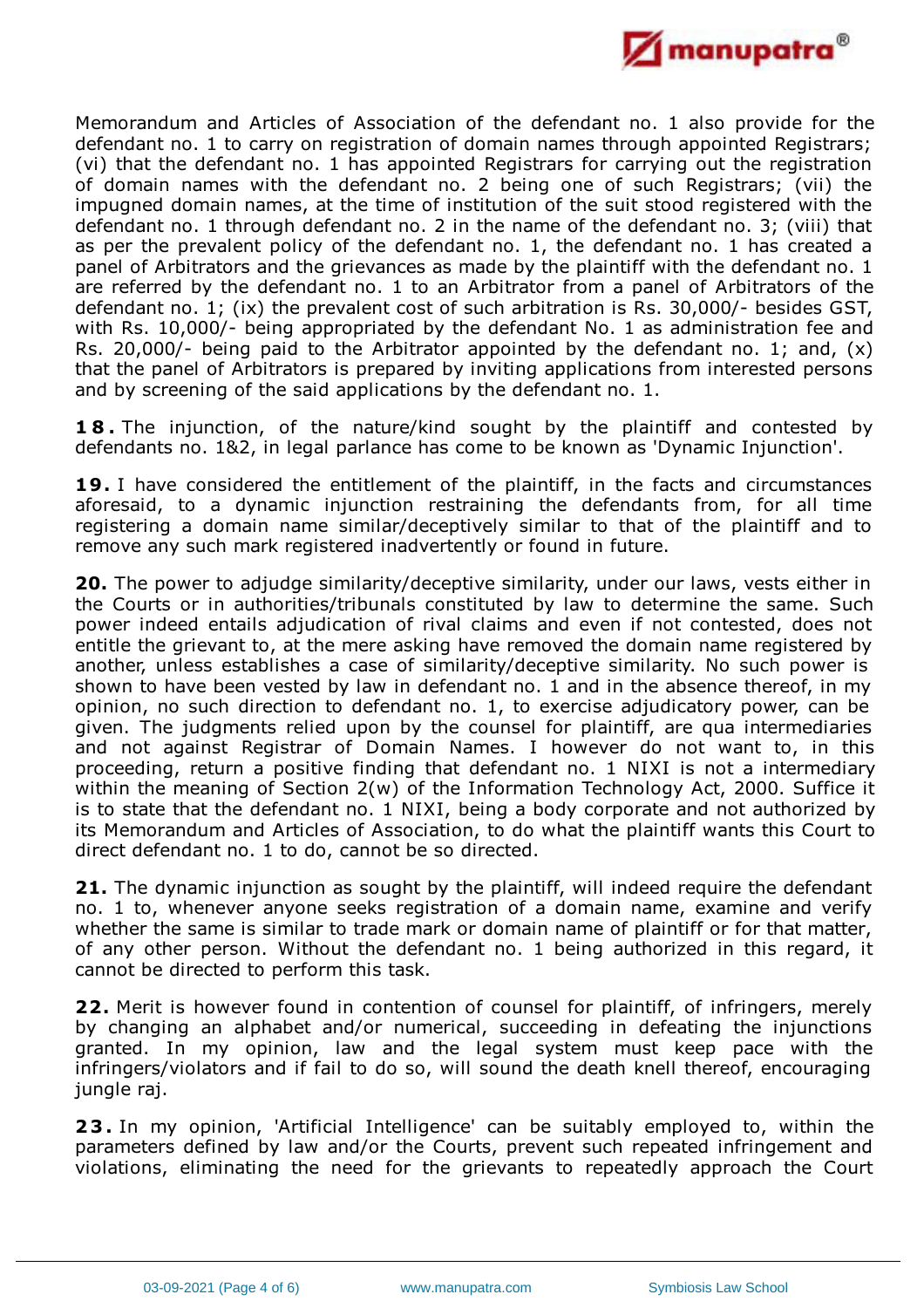

and/or the dispute redressal mechanism and which may tire the grievants, opening the field for violators/infringers.

**24.** This Court, in similar suits other than by the plaintiff, is also concerned with the same issue. Though in some of such cases including those cited by counsel for plaintiff, a general direction as sought by the plaintiff has been issued to intermediaries but difficulties in implementation thereof also are being brought before the Court.

**25.** I have enquired from the counsel for defendant No. 1 NIXI, that since the defendant No. 1 is performing the function of Registrar of Domain Names, why does the defendant No. 1 NIXI, even if is unable to screen the name of which registration is sought owing to registration being automated and is unable to introduce autoblock of offending domain names, as the intermediaries have been directed to introduce in enforcement of The Preconception and Pre-natal Diagnostic Techniques (Prohibition of Sex Selection) Act, 1994, why it does not have a Grievance Officer, to whom grievances of registration of offending/objectionable domain names can be addressed and who can deal with the same, unless entail a complex question of law or fact and in which cases option can be given to either approach the Civil Court or to avail of arbitration of defendant No. 1 NIXI.

**26.** Attention of counsels for defendants No. 1&2 is drawn to Section 16 of Companies Act, 2013, Section 57 of Trade Marks Act, 1999, Section 19 of Patents Act, 1970 which empower the Registrar of Companies, Trade Marks and Controller of Patents respectively, to deal with such grievances of infringement and/or passing off. I am of the prima facie view, that the defendant No. 1 NIXI, a non-profit government company, while functioning as Registrar of domain names is performing a public function, as the Registrars under the aforementioned statutes are functioning and in performance and discharge of such public function owes a duty to act fairly and justly and in compliance of other laws and not allow its such public function to be abused for violating other laws/statutes. The defendant No. 1 NIXI, in performance and discharge of such function cannot devise its own dispute resolution mechanism and is bound by the prevalent judicial system and constitutional duty to develop spirit of inquiry and reform and not encourage avoidable litigation. The defendant No. 1 NIXI has no authority in law to impose arbitration on unwilling grievants. Though the right of such grievants to approach the Civil Courts is not controverted but it has been held in Karfule Ltd. Vs. Arical Daniel Varghese MANU/MH/0065/1953 : AIR 1953 Bom (DB) and State of Punjab Vs. M/s. Geeta Iron & Brass Works Ltd. MANU/SC/0005/1977 : (1978) 1 SCC 68 that government should discourage rather than encourage litigation, further burdening the already overburdened Courts. It thus appears to me that even if it is not possible for defendant No. 1 NIXI to at the threshold prevent bad faith registrations of domain name, there is no reason why it cannot, either itself or through a Grievance Officer, not entertain complaints of such registrations and expeditiously dispose off the same. It is also not known, on what basis the costs of arbitration are computed and panel of arbitrators prepared. Even if there were to be a fee on complaints, there has to be a fair, transparent policy therefor and such complaints should be heard and decided by officers of defendant No. 1 NIXI, on whom responsibility can be fixed, rather than by arbitrators from a panel prepared by defendant No. 1 NIXI, on whom as independent persons, no responsibility can be fixed. Though the counsel for defendant No. 1 has contended that the defendant No. 1 NIXI is not an intermediary within the meaning of the Information Technology Act but I may mention that Information Technology (Intermediaries Guidelines) Rules, 2011, vide Rule 3(11) requires intermediaries to publish on their website the name of Grievance Officer and his contact details as well as mechanism by which users can notify their complaints and requires such Grievance